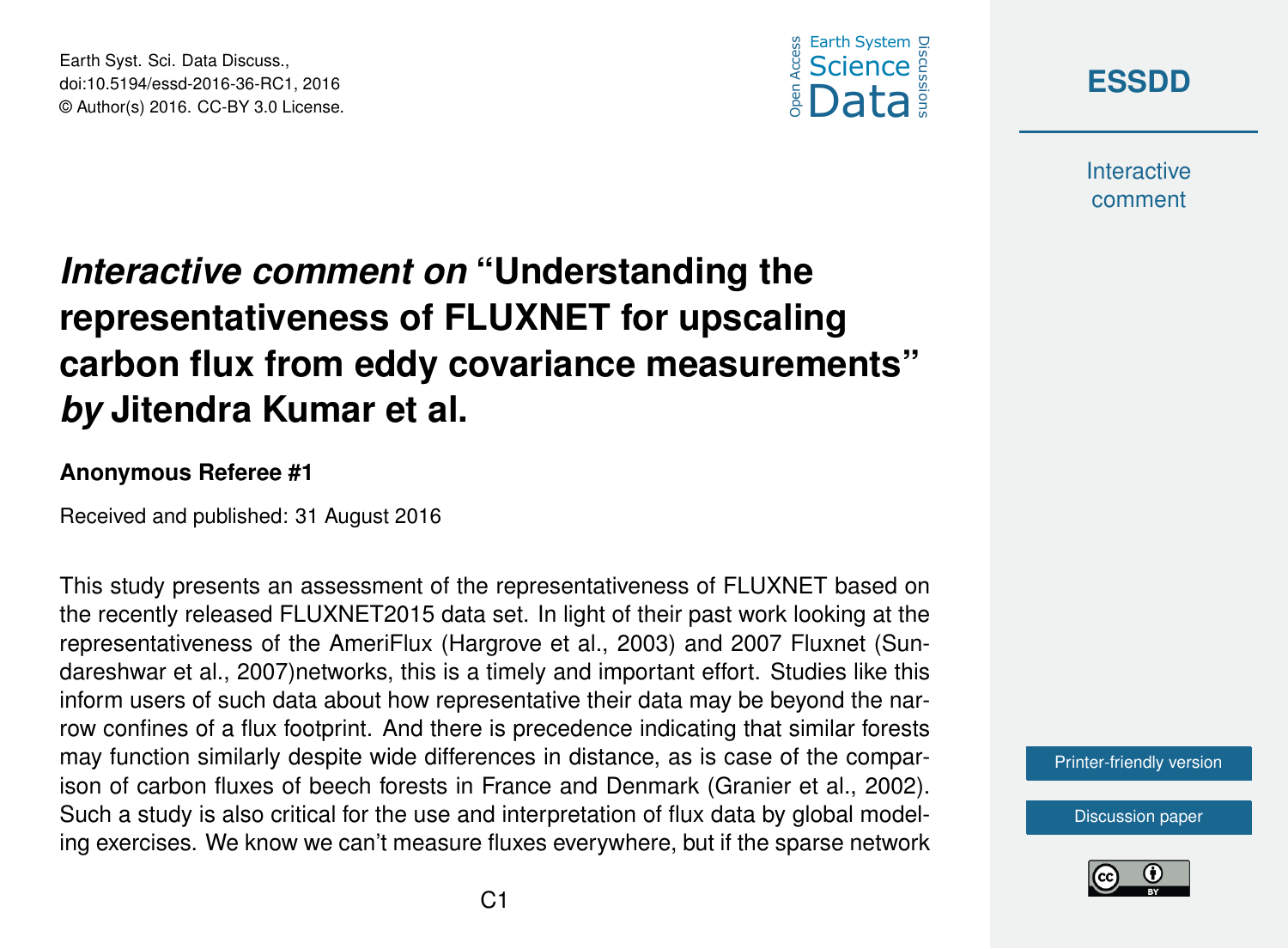is representative of greater climate and ecological spaces, then these measurements can infer information about locales where no measurements exist.

### Introduction

The authors do a good job justifying the topic of the paper and describing work that has been done. This effort is especially timely since the FLUXNET 2015 dataset was released this past July. As more and more scientists use this data, having a paper discussing the representativeness of these data will be very useful to the synthesis, remote sensing and modeling communities.

## Materials and Methods

The method relies on maps of climate, soils and ecosystems, and given this information it tells us how well the current networks are sampling the ecosystems of the globe. Such an effort is instructive for guiding the placement of additional towers and indicating a priority.

Of course the method is not perfect and is lacking in assessing the representativeness of sites given similar stand age and time since disturbance. Incorporating stand age maps is a direction to think about in future incarnations of this work (Pan et al., 2011). The approach also misses out on the complex mapping of crops in the corn/soybean belt. Since C3 and C4 crops differ so much in their photosynthetic potential and net and gross carbon fluxes (Suyker and Verma, 2012), one could expect sizable uncertainties associated with maps in this region. I'd like to see the authors give an open and unbiased critique of the pros and cons of their representative mapping method and where the approach needs to go into the future as we glean more and better information of the Earth system.

A strength of this work is its discrimination and analysis of the potential (with  $700<sub>+</sub>$ ) network and the actual (160+) network in the living database. Efforts like this can be important for recruiting more outstanding data into the global fold of information.

# **[ESSDD](http://www.earth-syst-sci-data-discuss.net/)**

**Interactive** comment

[Printer-friendly version](http://www.earth-syst-sci-data-discuss.net/essd-2016-36/essd-2016-36-RC1-print.pdf)

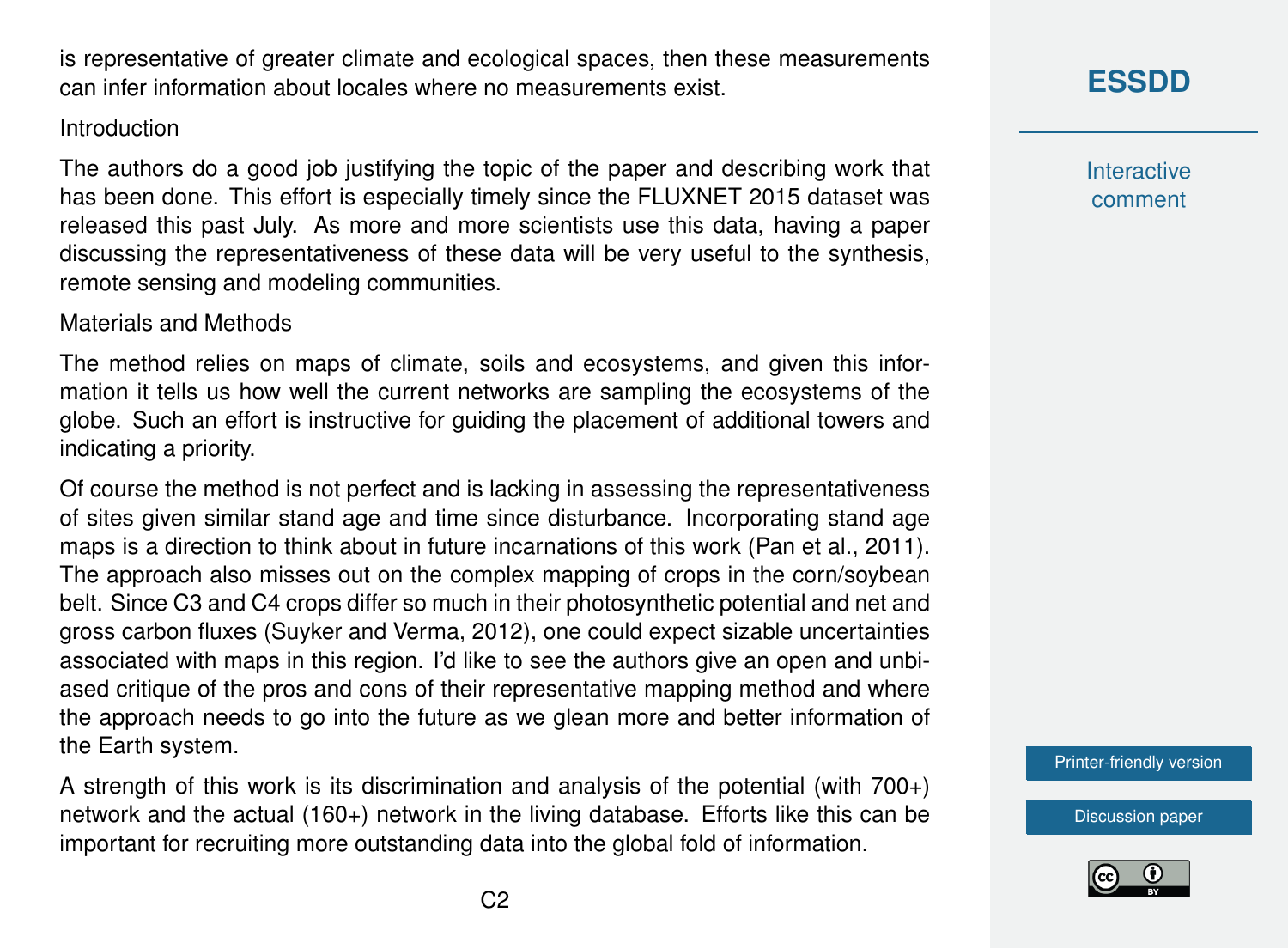The paper does a nice job producing maps of these different networks.

Much of this analysis rests on a diverse list of bioclimatic variables, mapped at 4 km resolution. It is unclear if all variables are needed, what their uncertainty is as they are spatially filled, and if all the variables are needed. In addition, in some regions seasonal climate may be better than annual averages or sum. Here, I applaud the authors as they consider quarterly statistics and are agnostic to the timing, giving them flexibility for north and south hemispheres and Mediterranean ecosystems with a winter/spring growing season.

Splitting and lumping is always an intense argument among ecologists. Parsimony has its strength and here I see 10 ecoregions are describes. More information on why this value would be helpful. In other words, what happens if there are more or less?

Figure 3. I like the examples of how representative 2 candidate sites may be. However the authors need to do a better job instructing the reader on the nuance of the grey scale. Is 0 good, why, and how bad is 0.10? In other words we need some better context to interpret the numerical values of the grey scale. A rainbow color map may be more instructive. Plus the figure is vague to what the grey scale is. Nothing is said in the figure caption, nor does the text clearly state if it relates to any equation in particular. While I like the topic, the authors need to work a bit more on being clear and telling a clearer narrative.

Figure 4 is very important as it tells us how representative the 164 site dataset is. Now in reality there remain data in the 2007 La Thuile dataset that for practical reasons did not migrate to the 2015 Fluxnet database, but are still publicly available. So seeing a map with sites from both datasets could be instructive, too. Please add an additional map with the sites in the 2007 and 2015 datasets. The range of the grey scale in Figure 4 is only between 0 and 0.025. What does this mean? Again a rainbow color palette may be better in distinguishing representativeness better. At present all I can assume is white is good.

**[ESSDD](http://www.earth-syst-sci-data-discuss.net/)**

**Interactive** comment

[Printer-friendly version](http://www.earth-syst-sci-data-discuss.net/essd-2016-36/essd-2016-36-RC1-print.pdf)

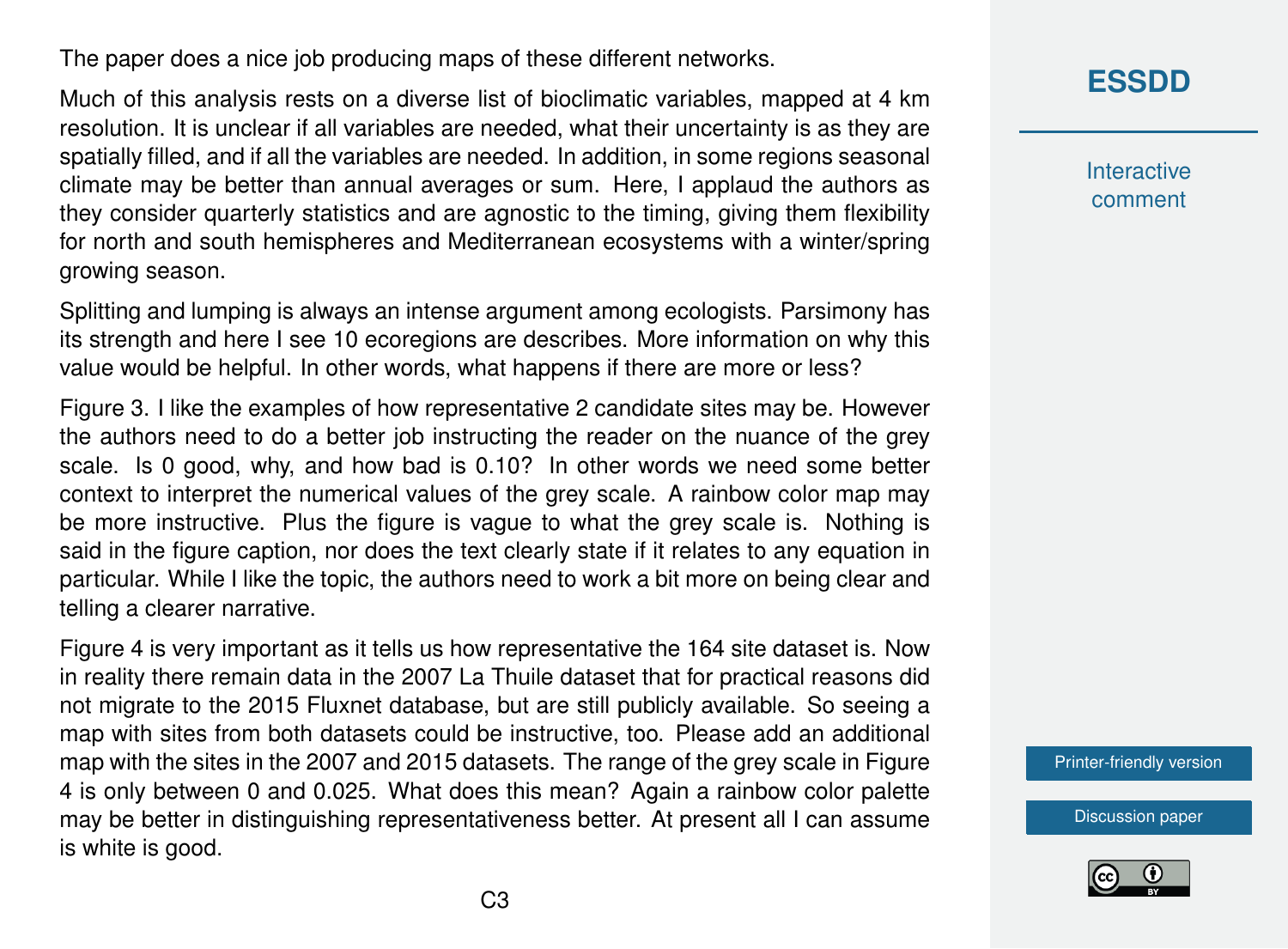I would also like to see a potential representative map based on all the registered sites and compare them with the actual network. This is missing and needed information by this analysis.

It is interesting to see the missing regions like Latin America, parts of Asia, Africa and the Pacific Northwest. Now FLUXNET Canada had a number of sites in the Pacific Northwest. I would hope this dark region would lighten up with their inclusion.

Figure 5 is interesting. I like the more detailed and in depth analysis of this paper and looking at the history and growth of the network.

Figures 1 and 6 and Table 2 tell us nothing about the assigned ecoregions in the maps. The authors need to pay more attention to specific details. We need either a table, legend or caption telling us what regions 1 through 10 refer to. More attention to detail is needed here and throughout the paper.

Table 2 is interesting and important in terms of documenting ecoregions that are relatively over and under sampled. Again this analysis is important for helping the network evolve and improve, either with new sites or better recruiting of existing data from under reported regions. We do know there are many more flux towers across China and Brazil and a few in Argentina and Equador. So there is hope.

This paper does something new and different from the earlier incarnations by assessing the representativeness of GPP. On one hand, this maybe is a good idea, given the complex use of climate, flux networks and remote sensing by Jung et al, Beer et al and Xiao et al to produce both global and continental flux maps. Yet, as I read the material I see a lacking of connection between the first part of the paper and this part. The question to me revolves around the uncertainty in global GPP given the actual flux network. I think this team would do better service comparing estimates of GPP with a sparse actual network and with the ideal denser registered network. As I read on and came back to this section, I think my problem in understanding what is going on stems from the very, very vague description of what this team did to 'upscale GPP', compared **[ESSDD](http://www.earth-syst-sci-data-discuss.net/)**

**Interactive** comment

[Printer-friendly version](http://www.earth-syst-sci-data-discuss.net/essd-2016-36/essd-2016-36-RC1-print.pdf)

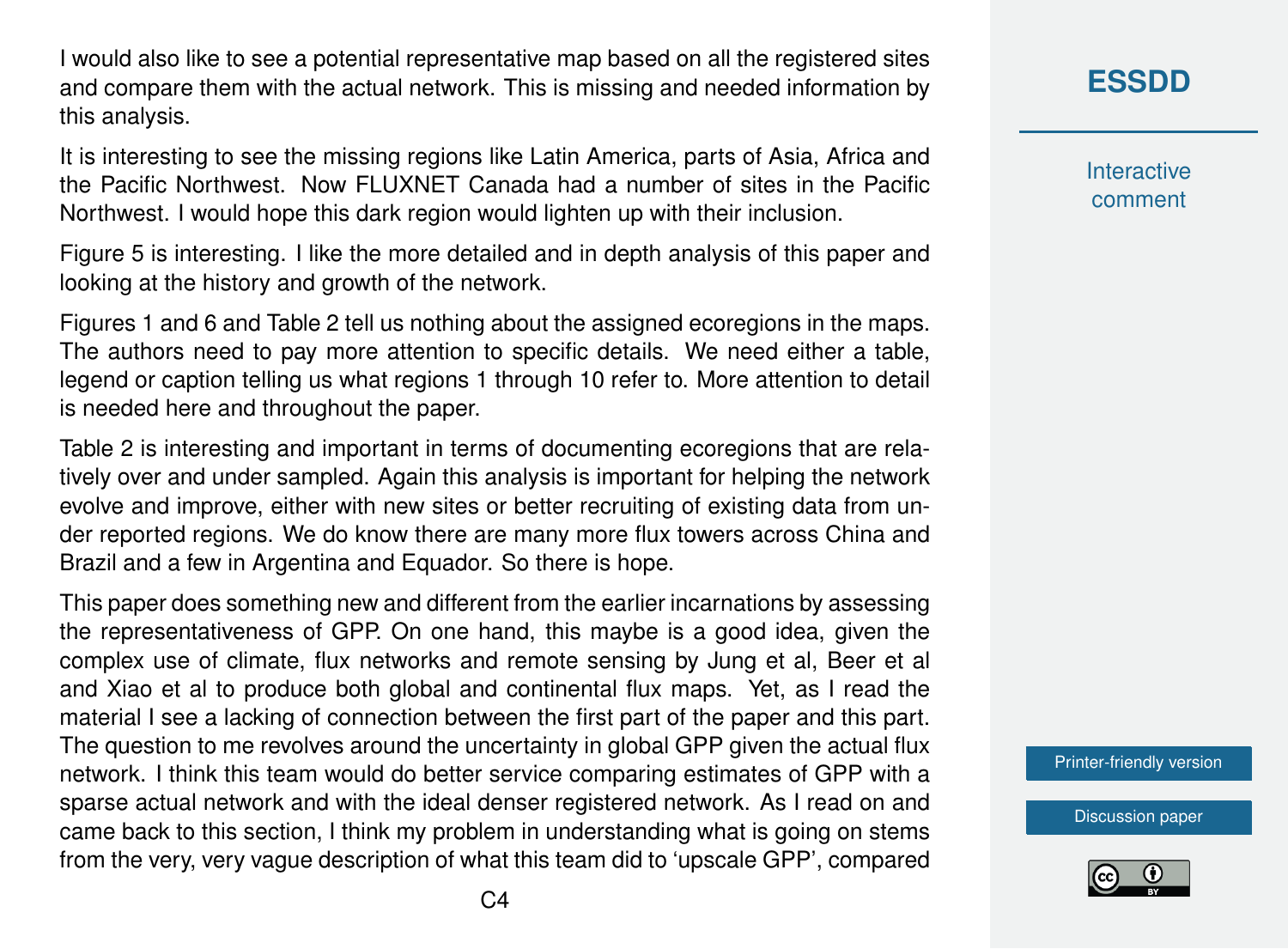to the MTE approach of Jung et al. Much more and better information is needed for understanding what you did.

Results Figures 7 and 8, the legend is impossible to read as the numbers are too faint. Please consider reproduction. Again I feel that the authors have gone off on a tangent and I would argue that they redefine and confine the focus towards representativeness and how increasing and decreasing sites affect integrations of GPP. The comparison here with the MTE approach should be removed and can be the topic of a different independent paper. Careful editing is needed to tell a consistent story. I suggest referring to Josh Schimel's excellent book on writing science.

Figure 9 would be more informative if you could compare information for these latitude belts given the number of towers and uncertainties associated with more or less towers. As you know the tropics are sparse with towers so their uncertainty is high relative to what one may deduce from MTE. Try and do this type of representative analysis. Figures 10 and 11 seem to be a stab at doing this but maybe rethink how you displace and compare the data.

In conclusion, this paper has many strengths and has potential to be a fine and novel contribution. But it needs editing, revision and refining its analysis. I felt that the second part on GPP went off on a tangent, especially since this section was not introduced or explained well in terms of the new method and why. I think it can be fixed and so recommend major revision. Plus this portion was not well described in terms of operation or why the authors digressed in this direction. it is actually a different paper, and given that this was supposed to be a brief contribution, is very much off target.

Personally if this is to be a brief contribution I think there is enough material to produce representative maps based on the 2015 data set, the combined 2007 and 2015 dataset and all registered sites and follow up with a critique on the strengths and weaknesses of this mapping method and where it can and should go.

Finally most figures need better description, legends and bolder labeling

**Interactive** comment

[Printer-friendly version](http://www.earth-syst-sci-data-discuss.net/essd-2016-36/essd-2016-36-RC1-print.pdf)